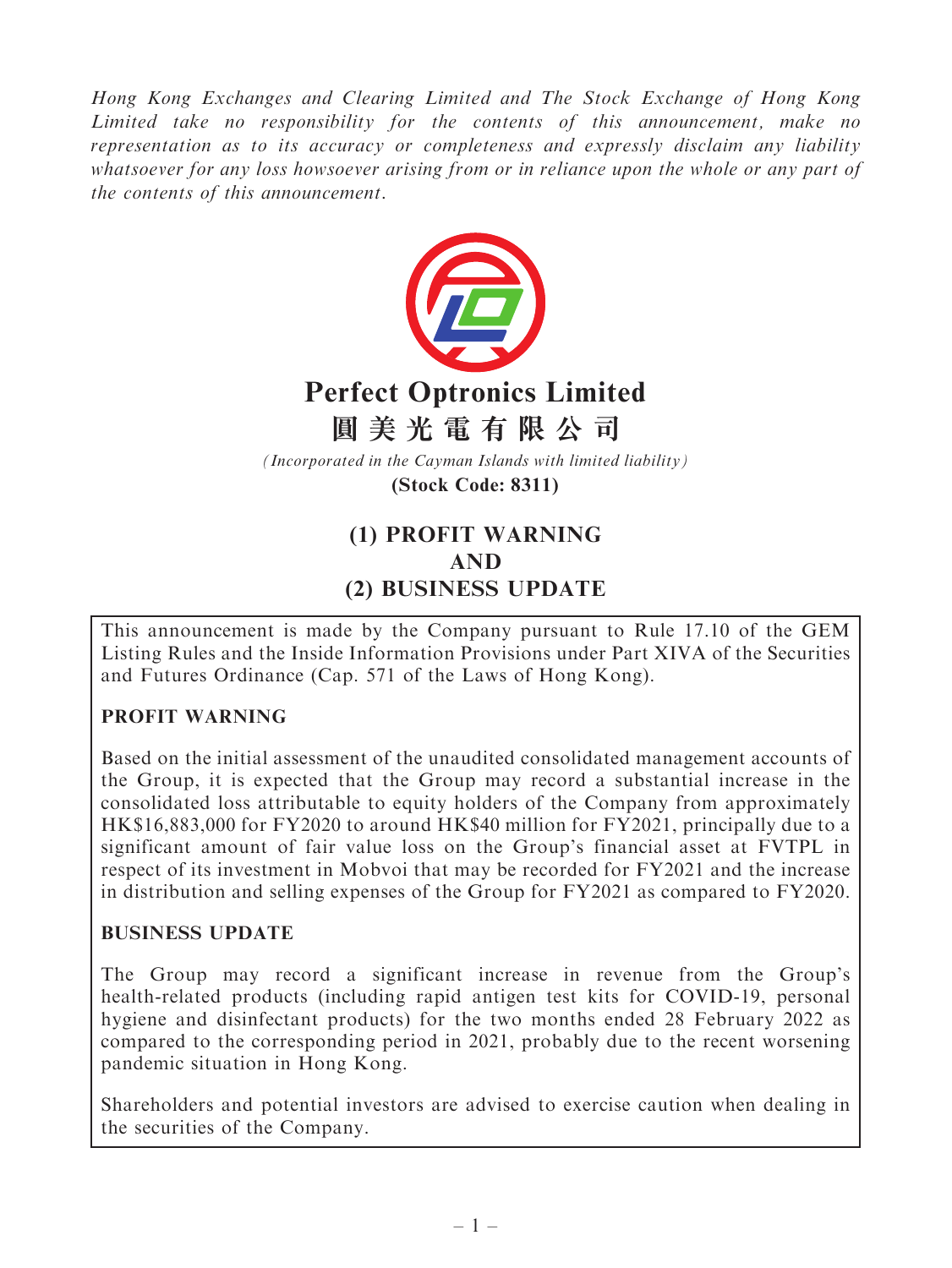This announcement is made by Perfect Optronics Limited (the "**Company**", together with its subsidiaries, the ''Group'') pursuant to Rule 17.10 of the Rules Governing the Listing of Securities on GEM of The Stock Exchange of Hong Kong Limited (the ''GEM Listing Rules'') and the Inside Information Provisions (as defined under the GEM Listing Rules) under Part XIVA of the Securities and Futures Ordinance (Cap. 571 of the Laws of Hong Kong).

#### PROFIT WARNING

The board of directors of the Company (the "**Board**") wishes to inform the shareholders of the Company (the ''Shareholders'') and potential investors that, based on the initial assessment of the unaudited consolidated management accounts of the Group, it is expected that the Group may record a substantial increase in the consolidated loss attributable to equity holders of the Company for the year ended 31 December 2021 (''FY2021'') as compared to the corresponding amount of loss of approximately HK\$16,883,000 for the year ended 31 December 2020 (''FY2020'').

For FY2021, the Group may record a significant amount of fair value loss on the Group's financial asset at fair value through profit or loss ("FVTPL") in respect of its investment in Mobvoi Inc. ("Mobvoi") related to (among others) change in value of the business of certain subsidiaries of Mobvoi, as compared to the fair value gain on the Group's financial asset at FVTPL of approximately HK\$2,009,000 recorded for FY2020. Principally due to the aforesaid fair value loss for FY2021 and the increase in distribution and selling expenses of the Group for FY2021 as compared to FY2020, the consolidated loss attributable to equity holders of the Company is expected to increase from approximately HK\$16,883,000 for FY2020 to around HK\$40 million for FY2021.

#### BUSINESS UPDATE

The Board also wishes to update the Shareholders and potential investors that the Group may record a significant increase in revenue from the Group's health-related products (including rapid antigen test kits for COVID-19, personal hygiene and disinfectant products) for the two months ended 28 February 2022 as compared to the corresponding period in 2021, probably due to the recent worsening pandemic situation in Hong Kong. Without taking into account other factors, such business performance is expected to contribute positively to the Group's financial results for the three months ending 31 March 2022.

The information contained in this announcement represents only a preliminary assessment by the Company based on information currently available to the Company including the unaudited consolidated management accounts of the Group for FY2021 and certain unaudited financial information of the Group for the two months ended 28 February 2022, which have not been audited or reviewed by the auditors of the Company and have not been reviewed by the audit committee of the Company.